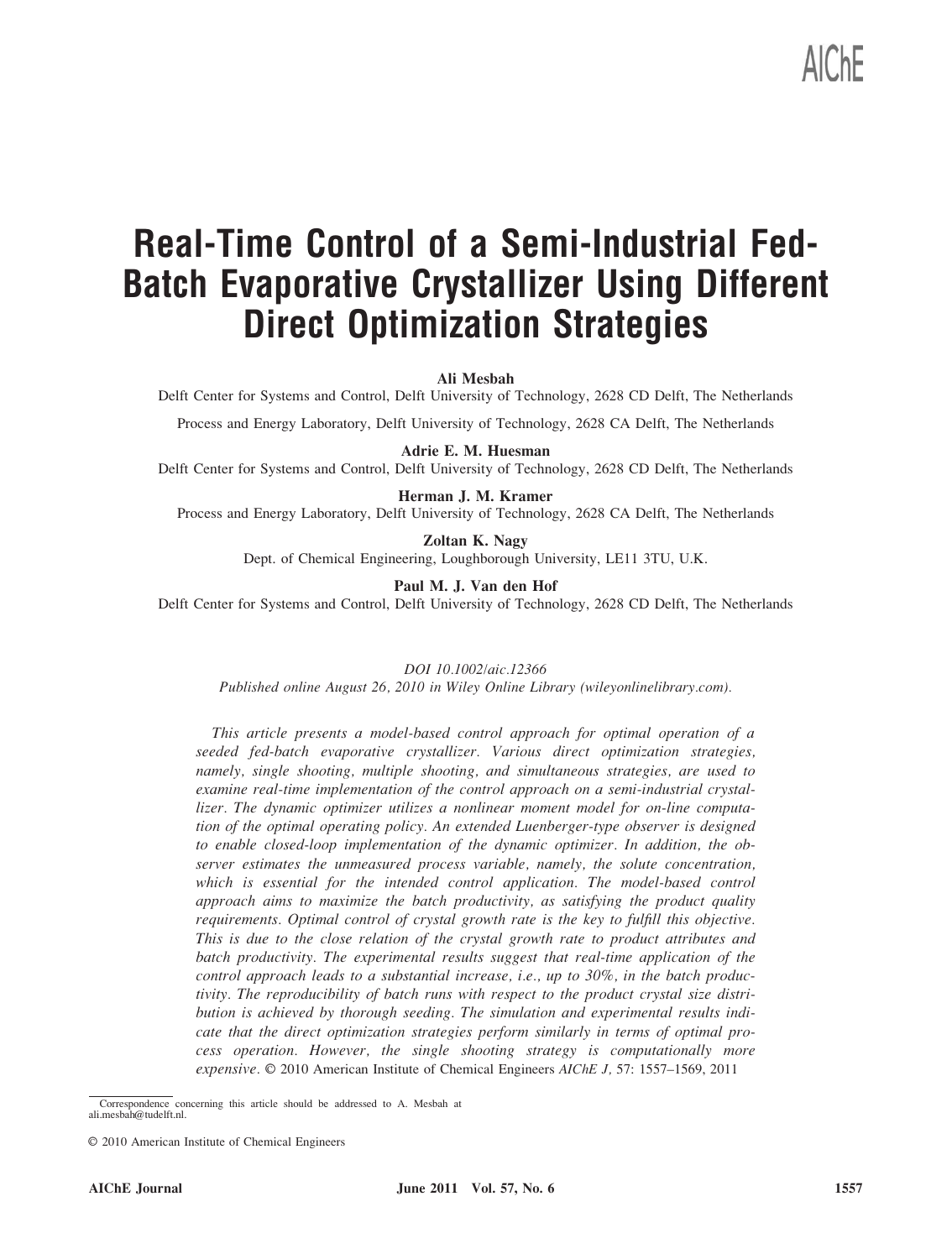Keywords: batch crystallization, nonlinear moment model, seeding, model-based control, dynamic optimization, state estimation, real-time implementation

### Introduction

Batch crystallization is widely used in the pharmaceutical, food, and fine chemical industries to produce high-valueadded specialty chemicals with high purity as well as desired crystal size distribution (CSD) and shape. Despite the extensive application of batch crystallizers, their model-based control poses a significant number of challenges. The difficulties mainly arise from the nonlinear process dynamics described by distributed models, kinetic uncertainties, nonideal mixing, sensor limitations in accurately measuring the process variables, inherent process uncertainties and lack of process actuation.<sup>1,2</sup> Nonetheless, model-based control of batch crystallizers allows for fulfilling the stringent requirements of the consumer-driven market as well as enhancing the process productivity in the increasingly competitive pharmaceutical and chemical industries.

The operation of batch crystallizers is conventionally performed by manipulating the supersaturation trajectory. Implementation of programmed temperature profiles on batch cooling crystallizers dates back to early 1970s. The pioneering work of Mullin and Nyvlt<sup>3</sup> as well as Jones and Mullin<sup>4</sup> established that a programmed cooling profile leads to a better CSD characteristics in comparison with uncontrolled or linear cooling policies. Mayrhofer and Nyvl $t^5$  analyzed programmed cooling of batch crystallizers on the basis of a moment model. They devised a theoretical cooling profile with an arbitrary ratio of seeding to spontaneous nucleation that could be simplified to the previously reported expressions. Early on, optimal control theory was also used to determine cooling policies. Jones<sup>6</sup> used the maximum principle to compute a cooling profile that maximized final size of the seed crystals. Chang and Epstein<sup> $\prime$ </sup> applied a gradient method to determine the optimal temperature profiles for various objective functions expressed in terms of average size, volume, or variance of the final CSD.

Over the past decade, dynamic optimization of batch crystallizers has received particular attention. Dynamic optimization exploits a process model to systematically push the batch process to its most optimal operating regime, whereas honoring various operational and product quality requirements. The explicit formulation of constraints in a dynamic optimization problem facilitates optimal process operation realized at the constraints. In addition, inclusion of constraints into the control problem offers flexibility in the process operation.

Producing a crystalline material with a large mean crystal size and a narrow size distribution is traditionally the prime objective in the control of batch crystallizers.<sup>8</sup> Matthews and Rawlings<sup>9</sup> identified a model for batch cooling crystallization of an organic photochemical-heptane system. Model parameter uncertainties were minimized by applying different optimal experimental design techniques. Open-loop optimization of the temperature profile was performed to improve filtration properties of the crystallization slurry. Lang et al.<sup>10</sup> computed the optimal programmed cooling curve of an industrial batch cooling crystallizer by solving a dynamic optimization problem, which maximized the final crystal size. The optimal tem-

perature profile led to a drastic increase in the mean crystal size as compared to the operating policy obtained by the maximum principle optimization and the original operating conditions determined by trial and error. Chung et al. $<sup>11</sup>$  performed</sup> a comprehensive study on dynamic optimization of the seed distribution in a batch cooling crystallizer. Certain properties of the product crystals were optimized over the supersaturation profile and the seed characteristics. It was shown that optimizing over the seed distribution could have a larger effect on the product than optimizing over the supersaturation profile. The latter study was extended by Ma et  $al.^{12}$  to quantify the impact of parameter and control implementation inaccuracies on the performance of open-loop control policies. In addition, Ma et al. $^{13}$  investigated the optimal control of batch formation of multidimensional crystals. They showed that a subtle change in the optimal control objective could have a significant impact on crystal size and shape distributions of the product crystals. Later on, Nagy and Braatz<sup>14</sup> underlined the high sensitivity of optimal control trajectories to model uncertainties. They presented a new approach for incorporating robustness in the model-based control of batch crystallization processes. Optimal control of batch cooling crystallizers was also studied by Hu et al.<sup>15</sup> They proposed a new method for numerical solution of the population balance equation. The system-specific kinetic parameters of the crystallizing system were estimated on the basis of the maximum likelihood method. The identified model was used to determine an optimal cooling policy by minimizing the ratio of the mass of the newly nucleated crystals to the seed crystals. Experimental results indicated that the optimal temperature profile led to improved operation of the crystallizer in comparison with uncontrolled and linear cooling policies. Nowee et al.<sup>16</sup> presented a model for a seeded cooling crystallization process, in which crystal dissolution took place. The nonlinear process model was used to optimize the temperature profile and the initial seed size distribution. Experimental implementation of the off-line optimized profiles resulted in the desired crystal mean size.

Despite the significant efforts to develop model-based control approaches for seeded batch crystallizers, a great deal of the work is limited to open-loop control as discussed above. The main shortcomings of the latter control approach are its insensitivity to batch-to-batch variations arisen from uncertain initial seeding as well as its inability to cope with process uncertainties. In addition, the models used to devise optimal operating policies often provide an incomplete description of the process. This is mainly due to the uncertainties associated with the kinetic expressions.

An effective approach that alleviates the shortcomings of open-loop control is on-line computation of the optimal operating policy during a batch run. In the so-called closedloop control approach, a feedback mechanism is exploited to update the optimal operating policy by using information from the process, i.e., measurements. The feedback mechanism is essential to reject process disturbances and to account for model imperfections.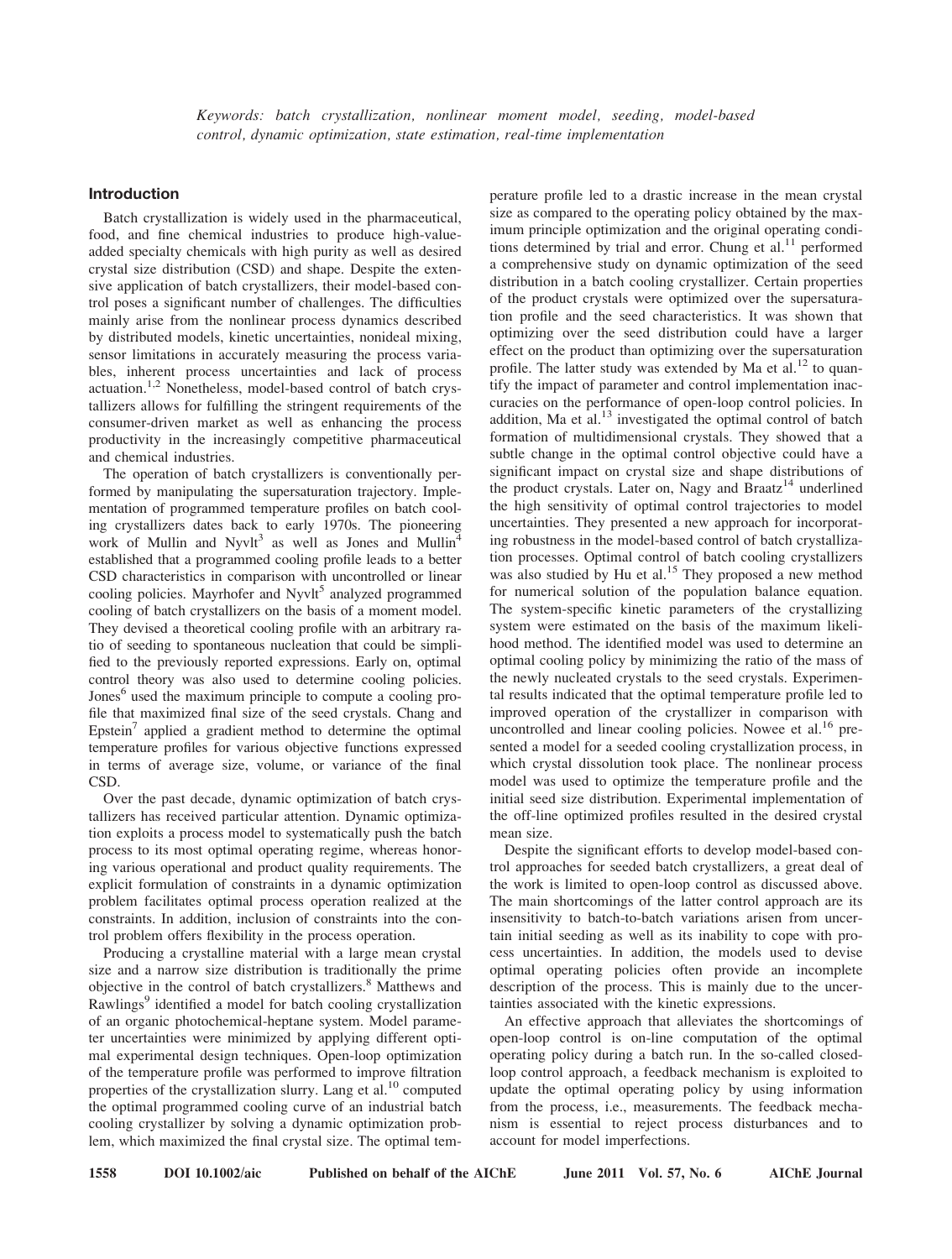Among the numerous attempts to perform closed-loop control of batch crystallizers, the work of Chang and Epstein $17$  can be recognized as a pioneering study. They proposed a strategy for incorporating feedback into the optimal control scheme presented in their earlier work.<sup>7</sup> The application of the feedback control strategy for batch crystallizers was demonstrated by simulation studies. Eaton and Rawlings<sup>18</sup> investigated feedback control of several constrained nonlinear multivariable chemical processes, including a batch cooling crystallizer, using nonlinear estimation and optimal control strategies. Zhang and Rohani<sup>19</sup> developed an on-line control strategy for optimal quality control of a seeded batch cooling crystallizer. An extended Kalman filter was used to estimate the unmeasured state variables and to account for plant-model mismatch as well as process uncertainties. The simulation results showed notable improvements in the product CSD in comparison with that obtained by open-loop implementation of the optimal cooling policy.

In recent years, the advent of process analytical technology (PAT) and the ever growing computing power have significantly facilitated real-time implementation of closed-loop control approaches. Abbas and Romagnoli<sup>20</sup> presented a model-based control approach consisting of advanced modeling software, a linear model predictive controller, and a softsensor. At the top layer of the control hierarchy, dynamic optimization was used to determine the off-line optimal mean crystal size, which became the set point for the lower layer real-time optimizer. The feedback mechanism was introduced at the latter layer through a soft sensor that inferred the mean crystal size on the basis of temperature and conductivity measurements. The control approach was tested on a 75-l batch cooling crystallizer. The experimental results showed a rather successful set point tracking toward the batch end. Sheikhzadeh et al.<sup>21</sup> used an in-situ FBRM probe in combination with ATR-FTIR spectroscopy to provide on-line measurements of crystallization kinetics and solute concentration. The measurements were used in a feedback fashion to update the optimal operating policy at each optimization time interval. They investigated the effect of single- and multi-objective optimal control on the properties of crystals produced in a bench scale semi-batch anti-solvent crystallizer. The experimental results demonstrated that the multi-objective optimization led to better size distribution properties of the product crystals. Landlust et al.<sup>22</sup> presented an industrial model predictive control approach for batch crystallization processes. The control approach consisted of a model predictive controller, an observer, and a nonlinear moment model. To use the nonlinear model in the model predictive controller, the moment model was locally linearized along the operating trajectory. Real-time implementation of the control approach on a semi-industrial fed-batch evaporative crystallizer resulted in a notable increase in the process productivity, as the desired properties of the product crystals were obtained. Recently, Nagy<sup>23</sup> proposed a robust control methodology to achieve the desired shape of CSD. The approach combined the concepts of model-free direct  $\text{design}^{24}$  and model-based control in a hierarchical framework. The optimizer used concentration, temperature, and chord length distribution measurements to repeatedly compute the optimal supersaturation profile. The latter profile was then applied as the set point for the supersaturation controller. The concentration and chord length distribution measurements were performed by using an ATR-UV spectrometer and an FBRM probe, respectively. Real-time implementation of the control approach on a bench scale cooling crystallizer showed that the target CSD could be achieved even in the case of a sudden change in the nucleation rate.

In almost all of the aforementioned studies, the dynamic optimization problem was solved using the direct single shooting optimization strategy. However, the single shooting strategy is expected to render real-time optimization of industrial batch crystallizers computationally infeasible. This is due to the large number of state variables of the population balance models that may result in excessive computational burden of the dynamic optimizer. This article primarily intends to investigate how the choice of the direct optimization strategy influences closed-loop control of crystallization processes. Various direct optimization strategies, namely, single shooting, multiple shooting, and simultaneous strategies, are used to examine real-time viability of optimal operation of a semi-industrial batch crystallizer. The performance, computational requirements, and implementation-related issues of the direct optimization strategies are thoroughly investigated by several simulation and experimental studies.

A model-based control approach is presented for optimal operation of a semi-industrial seeded fed-batch evaporative crystallizer. The underlying optimal control problem is solved by using single shooting, multiple shooting, and simultaneous optimization strategies. The control approach aims to optimally operate the batch crystallizer within the metastable zone by manipulating the supersaturation. This allows us to maximize the production capacity, as fulfilling the product quality requirements. An extended Luenberger observer is designed to facilitate closed-loop implementation of the control approach. The observer also enables estimation of the unmeasured process variable, namely, the solute concentration, that is essential for the intended control application. The real-time viability of the control approach is demonstrated by several closed-loop implementations on a semi-industrial crystallizer.

# Process Description

The real-time feasibility of the model-based control approach is experimentally investigated for fed-batch evaporative crystallization of an ammonium sulfate-water system. As shown in Figure 1, crystallization takes place in a 75-l draft tube crystallizer equipped with a distributed control system (DCS CENTUM CS3000, Yokogawa, Japan). The crystallizer is considered as a single well-mixed compartment with one inlet and two outlet streams. The evaporative crystallization is carried out isothermally at  $50^{\circ}$ C. The fedbatch operation is exercised to compensate for losses in the crystallization volume due to the evaporation of solvent, i.e., water, and slurry sampling. Thus, the crystallizer is continuously fed throughout a batch run with a crystal-free feed stream containing saturated ammonium sulphate solution. The outlet flows from the crystallizer include an unclassified product removal stream as well as a vapor stream that is free from crystal and solute. The small product flow is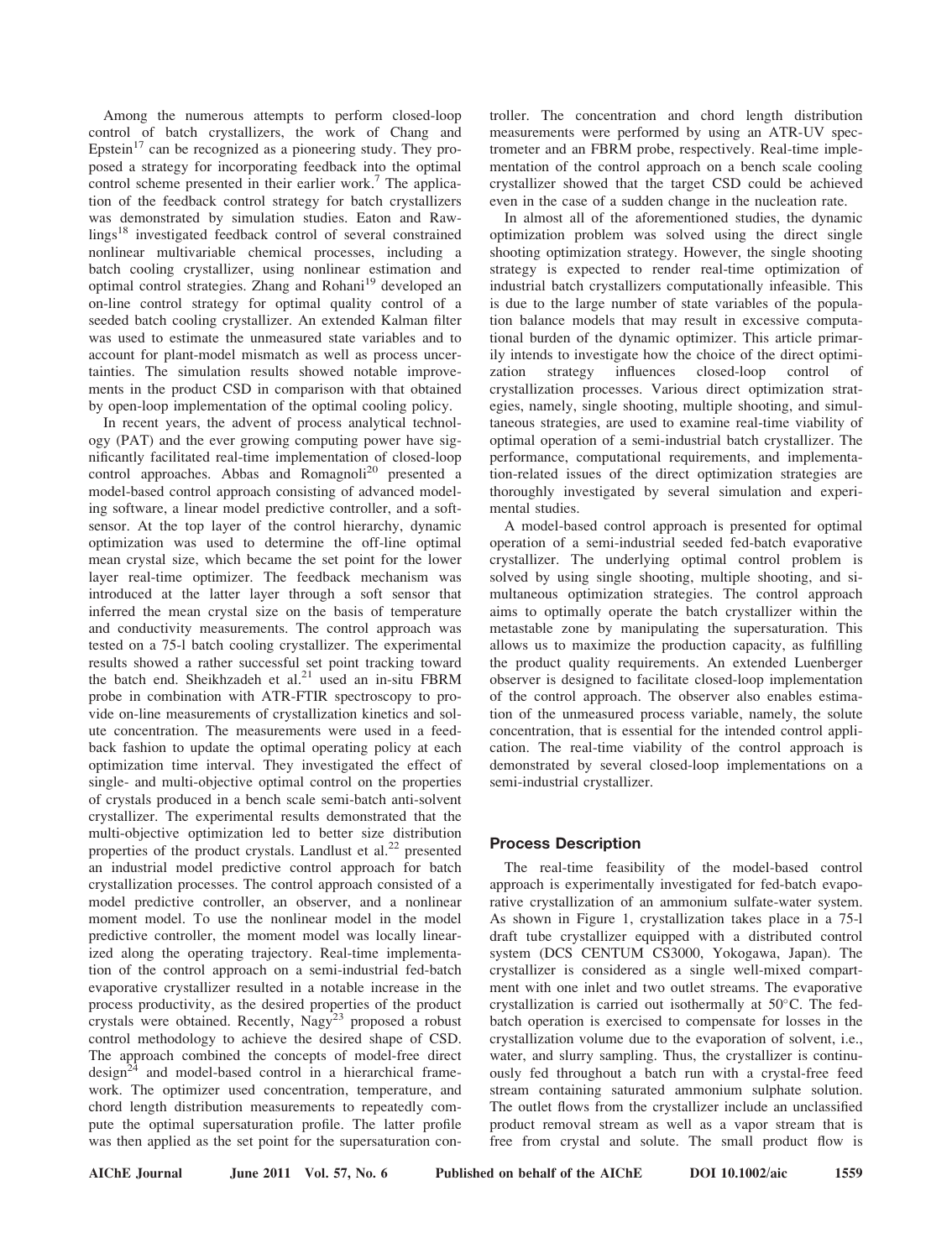

Figure 1. The 75-l draft tube crystallizer.

withdrawn from the crystallizer at regular time intervals every 100 s. The product flow is diluted with the saturated feed solution for 20 s to facilitate on-line measurement of CSD with a laser diffraction instrument (HELOS-Vario, Sympatec, Germany).

To ensure the reproducibility of batch runs and the achievement of desired product specifications, seeding is carried out. Ground seeds are prepared by milling and sieving of the commercial product crystals of ammonium sulphate (DSM, The Netherlands) to collect 0.6 kg of the  $90-125 \mu m$ sieve fraction. Before insertion into the crystallizer, the seed crystals are aged for one hour in a saturated solution of ammonium sulphate at  $50^{\circ}$ C.<sup>25</sup> An in-line concentration measuring probe (LiquiSonic, SensoTech, Germany) is used to detect the predetermined supersaturation, at which the seeds are introduced to the vessel.

#### Crystallization Model

The cornerstone of any model-based control approach is its dynamic process model, describing the dynamic relation between the relevant inputs and outputs of the system to be controlled. These control approaches use the model to continuously explore the degrees of freedom in the process to achieve the desired performance in accordance with an optimization criterion.

The dynamic behavior of a solution crystallization process can be described by the population balance equation, along with the conservation balance equations and kinetic relations. The population balance equation accounts for the evolution of number of crystals along temporal and size domains. Under the assumptions of well-mixed suspension, constant crystallizer volume, size-independent growth of crystals, nucleation of crystals of infinitesimal size, and negligible breakage and agglomeration, the dynamic population balance equation for the fed-batch crystallizer is expressed  $as^{26}$ 

$$
\frac{\partial n(L,t)}{\partial t} = -G(t)\frac{\partial n(L,t)}{\partial L} - \frac{Q_{\rm p}}{V}n(L,t)
$$
 (1)

with the left boundary condition

$$
n(L_0, t) = \frac{B_0(t)}{G(t)|_{L_0}}.\t(2)
$$

In Eq. 1 *n* is the number density function  $(\text{#m}^{-3} \text{ m}^{-1})$ , *G* is the crystal growth rate (m  $s^{-1}$ ),  $B_0$  is the total nucleation rate  $(\text{Hm}^{-3} \text{ s}^{-1})$ , t is the time (s), L is the characteristic crystal size (m), V is the crystallizer volume  $(m^3)$ , and  $Q_p$  is the unclassified product removal flow rate  $(m^3 s^{-1})$ .

The population balance equation is a hyperbolic partial differential equation, whose solution is typically obtained by approximating the original equation with a finite number of ordinary differential equations. This is done by discretizing the crystal size distribution. Accurate numerical solution of the population balance equation often requires a large number of discretization points, which may render dynamic optimization computationally too expensive for real-time implementations. Thus, the method of moments<sup>27</sup> is applied to Eq. 1 to recast the population balance equation into a set of computationally affordable ordinary differential equations. The method of moments essentially calculates properties of the total crystal population that are required for the intended control application. Upon multiplying both sides of Eq. 1 by  $L^i$ dL and integrating over the entire crystal size domain, the following set of ordinary differential equations is obtained

$$
\frac{dm_i}{dt} = 0^i B_0 + iGm_{i-1} - \frac{m_i Q_p}{V} \qquad m_i(t_0) = m_{i,0} \qquad i = 0, ..., 4.
$$
\n(3)

Eq. 3 describes the evolution of the moments of CSD in time.

The particle formation is attributed to secondary nucleation from crystal surfaces because it is often the most dominant nucleation mechanism occurring in seeded batch crystallizers. The empirical expressions realized for the total nucleation rate and the size-independent crystal growth rate  $are^{28}$ 

$$
B_0 = k_b m_3 G \tag{4}
$$

$$
G = kg(C - C*)g.
$$
 (5)

The nucleation rate constant  $k<sub>b</sub>$ , the growth rate constant  $k<sub>g</sub>$ , and the growth rate exponent  $g$  are the kinetic parameters that should be estimated. Furthermore, C and  $C^*$  are the solute concentration and the saturation concentration, respectively, whose difference determines the driving force, namely the supersaturation, of the crystallization process.

Because of the isothermal operation of the evaporative crystallizer at hand, the mass and energy balance equations simplify to a single expression for the solute concentration

$$
\frac{dC}{dt} = \frac{\frac{Q_p(C^* - C)}{V} + 3K_v Gm_2(k_1 + C)}{1 - K_v m_3} + \frac{k_2 H_{\text{in}}}{1 - K_v m_3} \qquad C(t_0) = C_0
$$
\n(6)

with the constant coefficients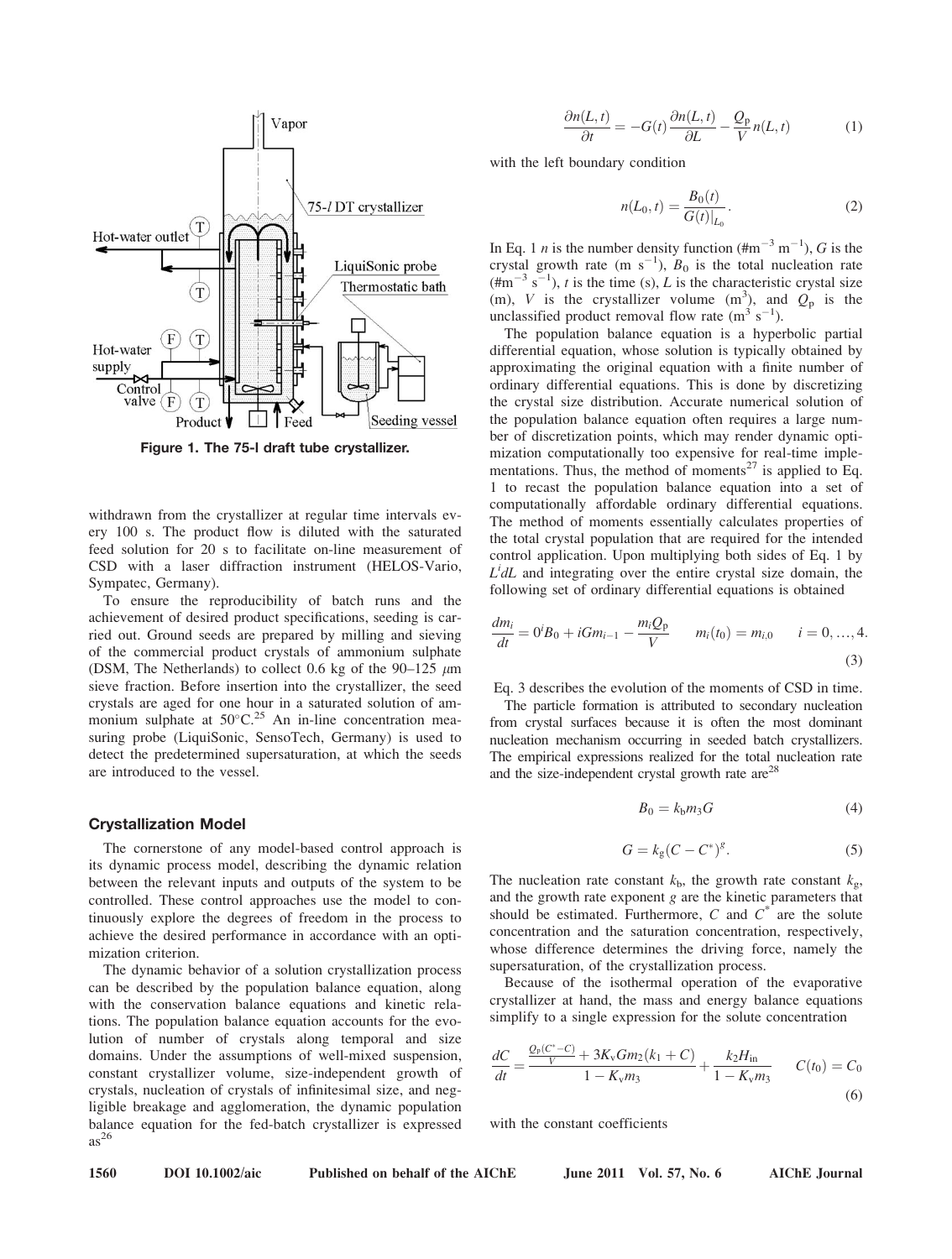Table 1. Model Parameters and Physical Properties of the Ammonium Sulphate-Water Crystallizing System

| Parameter                                     | Value                 |
|-----------------------------------------------|-----------------------|
| $\boldsymbol{C}^*$ , (kgsolute/kgsolution)    | 0.46                  |
| $H_c$ , (kJ/kg)                               | 60.75                 |
| $HL$ , (kJ/kg)                                | 69.86                 |
| $H_v$ , (kJ/kg)                               | $2.59 \times 10^{3}$  |
| $K_{\rm v}$                                   | 0.43                  |
| $k_{\rm b}$ , $(\frac{\text{H}}{\text{m}^4})$ | $7.82 \times 10^{14}$ |
| $k_{\rm g}$ , (m/s)                           | $4.91 \times 10^{-5}$ |
| $Q_p$ , $(m^3/s)$                             | $1.73 \times 10^{-6}$ |
| $V, (m^3)$                                    | $7.50 \times 10^{-2}$ |
| $\rho_c$ , (kg/m <sup>3</sup> )               | 1767.35               |
| $\rho_L$ , (kg/m <sup>3</sup> )               | 1248.93               |

$$
k_1 = \frac{H_v C^*}{H_v - H_L} \left( \frac{\rho_c}{\rho_L} - 1 + \frac{\rho_L H_L - \rho_c H_c}{\rho_L H_v} \right) - \frac{\rho_c}{\rho_L} \tag{7}
$$

$$
k_2 = \frac{C^*}{V \rho_L (H_v - H_L)},
$$
\n(8)

where  $K_v$  is the crystal volumetric shape factor,  $H_{in}$  is the heat input to the crystallizer (kW),  $\rho_L$  is the density of saturated solution (kg m<sup>-3</sup>), and  $\rho_c$  is the density of crystals (kg m<sup>-3</sup>).  $H_L$ ,  $H_c$ , and  $H_v$  are the solution, crystal, and vapor specific enthalpies ( $kJ$   $kg^{-1}$ ), respectively.

From the aforementioned analysis, it follows that the dynamics of the seeded batch crystallizer are described by a set of nonlinear differential algebraic equations of the general form

$$
\begin{aligned}\n\dot{x} &= f(t, x, z, y, u, \theta) & x(t_0) &= x_0 \\
0 &= g(t, x, z, y, u, \theta) \\
y &= h(t, x, z, y, u, \theta),\n\end{aligned} \tag{9}
$$

where  $f$ ,  $g$ , and  $h$  are the set of explicit model state, algebraic, and output equations, respectively,  $x$  is the state vector containing the five leading moments of CSD and the solute concentration,  $z$  is the vector of algebraic variables, i.e.,  $B_0$  and G, y is the vector of process outputs consisting of the five leading moments of CSD,  $u$  is the process input, namely the heat input to the crystallizer, and  $\theta$  is the model parameter set. Note that  $x_0$ represents the initial states of the system determined by the seed characteristics and the initial solute concentration. The model parameters and physical properties of the ammonium sulfatewater crystallizing system are listed in Table 1.

Mesbah et al. $^{29}$  demonstrated that the moment model provides an adequate description of the process. This is due to the optimal seeding procedure used in batch runs to minimize the secondary nucleation and as a result narrow the operational envelop. Owing to the large seed loads, the dynamic evolution of crystal size distribution is mainly governed by the crystal growth rate.<sup>30</sup> Hence, the CSD is expected to be unimodal and therefore can be well represented by the mean crystal size and the CSD width obtained from the moment model.

# On-Line Model-Based Control Approach

#### Dynamic optimization

The approach to be used for optimal operation of a crystallization process is largely dependent on the required prod-

uct specifications and the properties of the crystallizing system. In batch crystallizers, growth dominant operation is often preferred since the crystal growth rate is a key process variable closely related to product characteristics and batch productivity. Excessive crystal growth rates may, however, adversely affect the product quality due to increased impurity uptake, increased liquid inclusions as well as undesirable attrition and/or agglomeration. High-crystal growth rates can be suppressed by restraining supersaturation within the metastable zone. Hence, accurate determination of the metastable zone is essential for effective control of crystal growth rate. Experimental identification of the metastable zone can be performed by the state-of-the-art PAT tools, e.g., vibrational spectroscopy, $31$  bulk video imaging, $32,33$  etc.

To seek a trade off between the achievement of the desired product attributes and the maximization of batch productivity, the control objective is posed as an optimal control problem. Dynamic optimization allows us to trade off various operational and product quality requirements by imposing constraints on process inputs and outputs. The hierarchical control approach depicted in Figure 2 is used to facilitate real-time dynamic optimization of the semi-industrial batch crystallizer. The core component of the on-line control approach is an optimal control problem formulated as

$$
\min_{H_{\text{in}}(t)} \frac{\int_0^{t_f} (100 \frac{G(t) - G_{\text{max}}}{G_{\text{max}}})^2 dt}{\int_0^{t_f} dt}
$$
\n
$$
\text{s.t.} \quad \text{Eq. 9} \\
H_{\text{min}} \le H_{\text{in}}(t) \le H_{\text{max}},
$$
\n(10)

where  $H_{\text{in}}$  is the parameterized heat input profile,  $t_f$  is the batch time, and  $G_{\text{max}}$  is the maximum admissible crystal growth rate that circumvents detrimental effects of high supersaturation on the product quality. In Eq. 10, the heat input is the manipulated variable used to optimize the crystal growth rate profile and consequently control the supersaturation. A preceding study $34$  on the controllability analysis of the crystallizer revealed that the product CSD could be hardly controlled by the available process actuators, namely, the heat input and the impeller frequency. Therefore, seeding is exercised to attain the desired product CSD attributes as well as a crystal growth dominant operational envelop, in which the crystallization phenomena are most sensitive to the heat input. The lower heat input bound  $H_{\text{min}}$  is to ensure the survival of seeds at the beginning of a batch run, whereas the upper heat input bound  $H_{\text{max}}$  is due to heat transfer limitations of the process. Clearly, Eq. 10 maximizes the batch productivity by attaining a maximum admissible crystal growth rate throughout the batch run. The desired product CSD attributes are achieved by the optimal seeding.

In the model-based control approach, the optimal control problem is continuously solved on-line in a receding horizon mode.<sup>35</sup> The principal idea of the receding horizon control algorithm is illustrated in Figure 3. At each time instant  $t$ , Eq. 10 is solved over the control horizon  $[t + T_C]$  such that the deviations of the predicted process output  $y(\cdot)$  from its reference trajectory are minimized over the prediction horizon  $[t + T_{\text{P}}]$ . The first element of the parameterized optimal input profile  $u(\cdot)$  is then implemented on the process using a conventional proportional integral derivative (PID)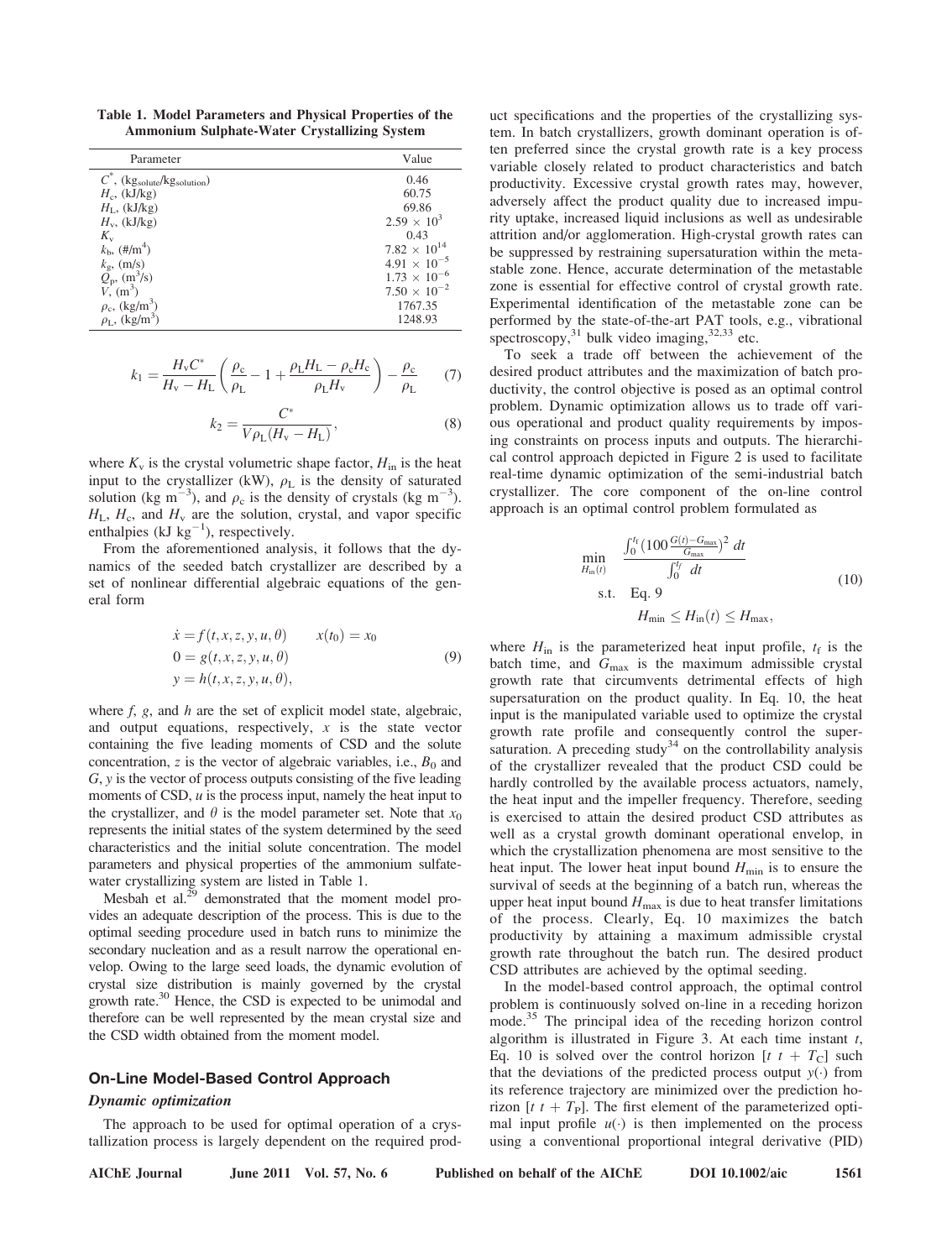

Figure 2. The model-based control approach.

[Color figure can be viewed in the online issue, which is available at wileyonlinelibrary.com.]

controller. The latter controller is embedded in the DCS, which forms the lowest control layer. When new on-line measurements become available, the prediction horizon shifts one sample ahead and the procedure is repeated at time instant  $t + \delta$ .

To recursively initialize the dynamic optimizer at each sampling time instant, an observer is required to estimate the state variables. The observer utilizes the process model and the available on-line measurements to construct the state profiles. The state estimation in combination with the feedback structure of the control approach accounts for model imperfections and process uncertainties to a large extent. In addition, the observer enables estimation of process variables, e.g., solute concentration, that may not be measured on-line due to various technological and economical limitations. The timed signal exchange among different components of the control approach is facilitated by an OPC (OLE—object linking and embedding-for process control) communication interface (IPCOS, The Netherlands).

The viability of the model-based control approach for real-time applications largely relies on efficient solution of



#### Figure 3. Receding horizon principle.

[Color figure can be viewed in the online issue, which is available at wileyonlinelibrary.com.]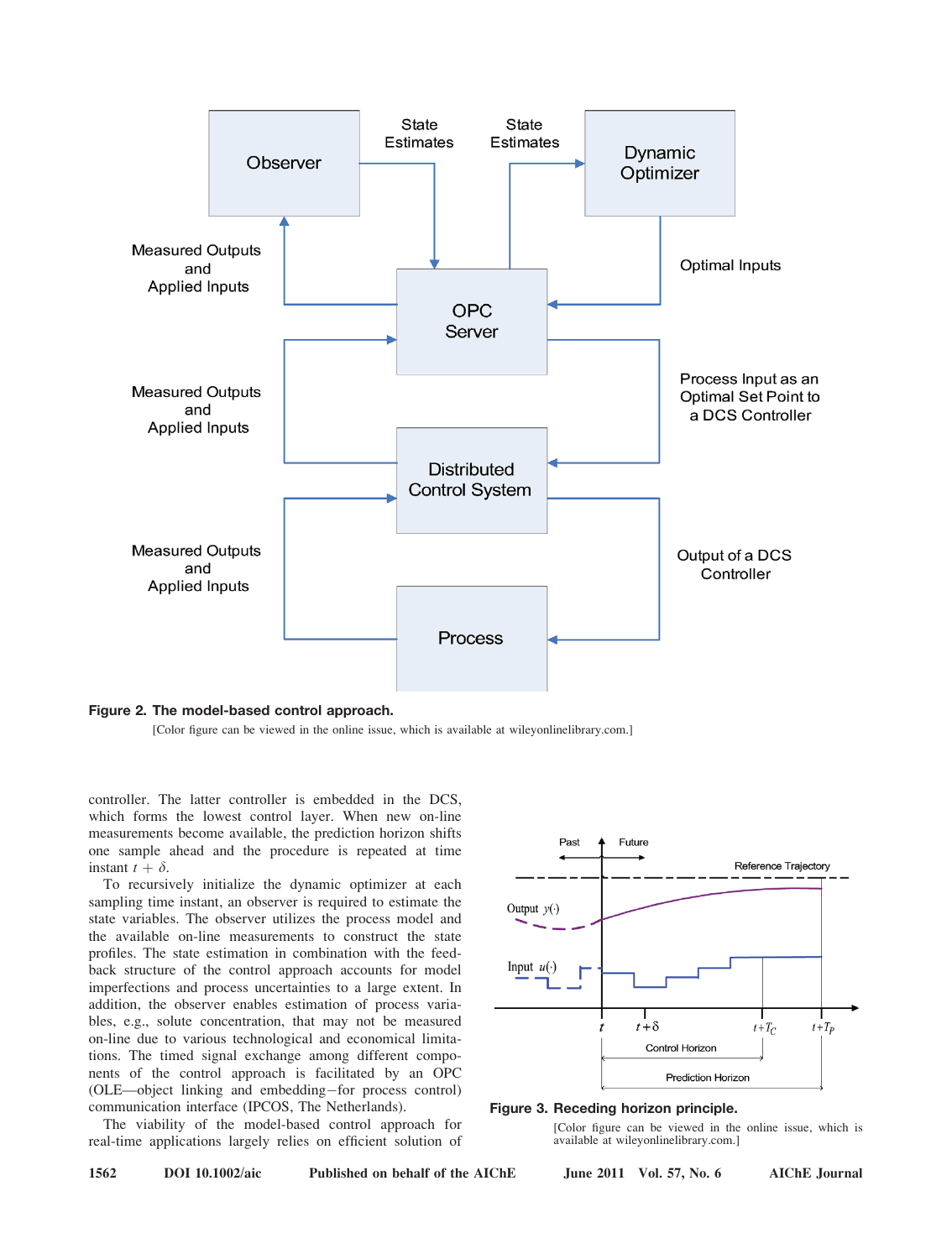the optimal control problem. Different direct optimization strategies, namely, single shooting, multiple shooting, and simultaneous strategies, are used to solve the dynamic optimization problem. These strategies essentially convert the original infinite dimensional optimal control problem given in Eq. 10 into a finite dimensional nonlinear programming problem (NLP). The direct optimization strategies mainly differ in whether the simulation and optimization of the resulting NLP problem are performed sequentially or simultaneously.

In the single shooting strategy,  $36$  the infinitely many degrees of freedom of the control vector are reduced by its parameterization. An initial value problem encompassing the model equations is numerically solved in each iteration step of the optimization procedure. The solution is obtained with high accuracy for the current values of the parameterized control vector. Thus, the model simulation and optimization are carried out sequentially, guaranteeing the solution feasibility even in the case of premature optimization terminations. On the other hand, the model equations are discretized along with the control vector in the simultaneous strategy.<sup>37</sup> The discretized model equations are included in the optimization problem as nonlinear constraints, typically leading to very large NLP problems. Simultaneous model simulation and optimization potentially results in faster computations in comparison with the single shooting strategy. However, feasible state trajectories are obtained merely after successful termination of the optimization as the discretized model equations are violated during the optimization procedure.

Contrary to the above discussed optimization strategies, the model simulation and optimization are not performed entirely sequentially nor simultaneously in the multiple shooting strategy.<sup>38,39</sup> In this strategy, the state trajectories and the control vector are parameterized over a predetermined number of intervals. The initial value problems are separately solved with a prespecified numerical accuracy on each multiple shooting interval, rendering the technique well suited for parallel computations. The relatively large number of variables necessitates the use of tailored NLP algorithms, which exploit the special structure of the problem, e.g., sparsity, to yield faster convergence than for the single shooting strategy. However, the continuity of state trajectories is only fulfilled after successful termination of the optimization procedure as with the simultaneous technique. Note that in the direct optimization strategies, the state and end point constraints are violated at premature optimization terminations.

The single shooting optimizer is implemented in Matlab, where the set of model equations and the NLP problem are sequentially solved by using the ODE15s and fmincon functions, respectively. The ODE15s solver is chosen due to its ability to efficiently integrate the set of highly stiff differential algebraic equations given in Eq. 9. The fmincon uses a sequential quadratic programming algorithm to solve medium-scale optimization problems subject to inequality constraints. The GAMS algebraic programming environment, in conjunction with the CONOPT3 solver, is used to devise the simultaneous dynamic optimizer. CONOPT3 uses a combination of various NLP algorithms, namely, sequential linear programming, generalized reduced gradient, and sequential quadratic programming algorithms. This makes CON-OPT3 well suited for solving constrained optimization

problems. Because of its unconditional numerical stability, the implicit Euler discretization scheme is used in the simultaneous optimizer to transform the differential equations into algebraic equations.<sup>40</sup> The multiple shooting optimizer is implemented in the Matlab toolbox  $OptCon, 41-43$  which uses the large-scale nonlinear optimization solver HQP.<sup>44</sup> The sets of differential algebraic equations on different multiple shooting intervals are solved in parallel by using the wellknown DASPK solver.<sup>45</sup>

#### State estimation

An observer is devised to facilitate closed-loop implementation of the dynamic optimizer. Various state estimation techniques, e.g., extended Kalman filtering,<sup>19</sup> unscented Kalman filtering, $46$  and moving horizon estimation<sup>23</sup> have been applied for output feedback control of crystallization processes. In this work, the extended Luenberger state estimation technique is used to develop a high gain nonlinear observer. $47$  The merits of this estimation technique lie in its ease of implementation and low-computational burden. For the system at hand, Kalbasenka et al. $48$  demonstrated that the extended Luenberger observer outperforms an extended Kalman filter with fixed process noise covariance matrix. It was shown that the deterministic estimation framework of the extended Luenberger observer could adequately cope with the disturbances acting on the process.

To design the observer, the nonlinear moment model described by Eq. 9 in its most general form is recast into

$$
\frac{dx(t)}{dt} = \mathcal{F}(x(t)) + \mathcal{G}(x(t))u(t) \qquad x(t_0) = x_0
$$
\n
$$
y(t) = \mathcal{H}(x(t)), \qquad (11)
$$

where the state vector  $x(t) \in \mathbb{R}^{n_x}$ , the output vector  $y(t) \in \mathbb{R}^{n_y}$ and the input vector  $u(t) \in \mathbb{R}^{n_u}$  are defined as

$$
x(t) = [m_0 \quad m_1 \quad m_2 \quad m_3 \quad m_4 \quad C]^T
$$
  
\n
$$
y(t) = [m_0 \quad m_1 \quad m_2 \quad m_3 \quad m_4]^T
$$
  
\n
$$
u(t) = H_{in}.
$$
\n(12)

 $\mathcal{F}(x(t))$  and  $\mathcal{G}(x(t))$  are real-valued vector fields, whereas  $H(x(t))$  is a real-valued function.

The high-gain extended Luenberger-type observer is formulated  $as<sup>47</sup>$ 

$$
\frac{d\hat{x}(t)}{dt} = \mathcal{F}(\hat{x}(t)) + \mathcal{G}(\hat{x}(t))u(t) + [\mathcal{O}(\hat{x}(t))]^{-1}KE(t) \quad \hat{x}(t_0) = \hat{x}_0,
$$
\n(13)

where  $\hat{x}(t)$  is the estimated state vector,  $O(\hat{x}(t))$  is the observability matrix,  $K$  is the finite gain vector of the observer determined by tuning, and  $E(t)$  is the difference between the measured and the estimated outputs, i.e., error signal,

$$
E(t) = y(t) - \mathcal{H}(\hat{x}(t)).
$$
\n(14)

The structure of the gain vector is identified from a physical insight into the process. Hence, the observer tuning is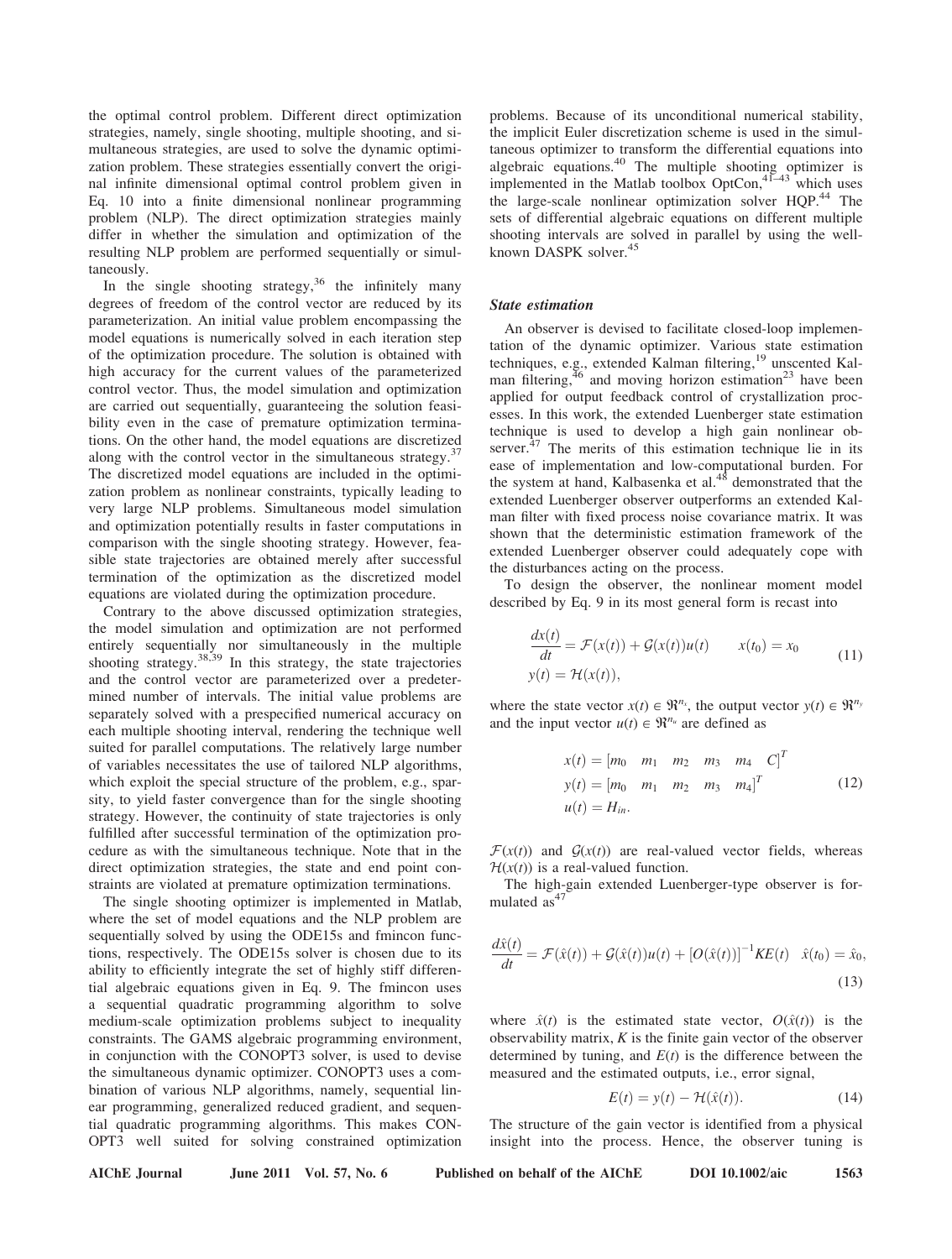|  |  |  |  |  |  | Table 2. Values of the Scaling Factors and the Optimization Parameters in Eq. 17 |  |  |  |  |  |
|--|--|--|--|--|--|----------------------------------------------------------------------------------|--|--|--|--|--|
|--|--|--|--|--|--|----------------------------------------------------------------------------------|--|--|--|--|--|

|                       |                                                                    |                                            | Index                                            |                                                     |                                             |
|-----------------------|--------------------------------------------------------------------|--------------------------------------------|--------------------------------------------------|-----------------------------------------------------|---------------------------------------------|
| Parameter             |                                                                    |                                            |                                                  |                                                     |                                             |
| $a_i$<br>$\mathbf{v}$ | $1 \times 10^{-10}$<br>272<br>$10^{-3}$<br>$\sim$<br>$2.12 \times$ | $1 \times 10^{-6}$<br>$8.45 \times 10^{1}$ | $\times 10^{-2}$<br>1.17<br>$\mu \times 10^{-1}$ | $1 \times 10^2$<br>$10^{-}$<br>$\checkmark$<br>4.41 | $\times 10^5$<br>4.64<br>$10^{-}$<br>$\sim$ |

performed on the basis of a slightly different formulation of Eq. 13

$$
\frac{d\hat{x}(t)}{dt} = \mathcal{F}(\hat{x}(t)) + \mathcal{G}(\hat{x}(t))u(t) + \hat{K}E(t) \qquad \hat{x}(t_0) = \hat{x}_0, \tag{15}
$$

where  $\hat{K} \in \mathbb{R}^{n_x \times n_y}$  is a constant matrix

$$
\hat{K} = \begin{bmatrix}\n0 & 0 & 0 & K_1 & 0 \\
0 & 0 & 0 & 0 & K_2 \\
0 & 0 & K_3 & 0 & 0 \\
0 & 0 & 0 & K_4 & 0 \\
0 & 0 & 0 & 0 & K_5 \\
0 & 0 & 0 & 0 & 0\n\end{bmatrix}.
$$
\n(16)

The entries of the last row in the above matrix are zero as the solute concentration cannot be measured in batch runs and, therefore, its corresponding error signal is not available. To circumvent initialization failure of the dynamic optimizer due to unreliable measurements for the first two moments of  $CSD<sup>29</sup>$  moments  $m_0$  and  $m_1$  are updated by error signals of moments  $m_3$  and  $m_4$ , respectively.

The evolution of the estimated state variables is examined by running the observer in an open-loop fashion. The entries in matrix  $\hat{K}$  are determined as a solution of the following optimization problem

$$
\min_{K_i} \sum_{i=1}^{n_y} a_i \frac{\int_0^{t_f} |x_i(t) - \hat{x}_i(t)| dt}{\int_0^{t_f} dt}
$$
\ns.t.

\n
$$
Eq. 15
$$
\n(17)

that was formulated in gPROMS (PSE, UK). Numerical values of the scaling constants  $a_i$ , which account for the greatly differing orders of magnitude of the state variables, and the entries of matrix  $\hat{K}$  are given in Table 2. Kalbasenka et al.<sup>48</sup> showed that the high-gain observer has low-estimation errors and fast convergence properties.

# Results and Discussion

#### Simulation results

The model-based control approach is applied to a plant simulator, which simulates the process by using exactly the same moment model as the one incorporated in the controller. The initial conditions, namely, the five leading moments of the initial CSD and the initial solute concentration, of the plant model and the controller's model are identical.

Figure 4 demonstrates the simulation results of the control approach when applied to the plant simulator. As can be seen, the optimizers manipulate the heat input to the crystallizer such that the crystal growth rate is kept at its maximum admissible value, i.e.,  $G_{\text{max}} = 2.5 \times 10^{-8}$  m/s; see Figure

1564 DOI 10.1002/aic Published on behalf of the AIChE June 2011 Vol. 57, No. 6 AIChE Journal

4b.  $G_{\text{max}}$  is a conservatively chosen maximum crystal growth rate to avoid the formation of irregularly shaped crystals and to limit the undesirable effects of high supersaturation. It is observed that the maximum crystal growth rate cannot be followed at all times during a batch run as the heat input is constrained.

As expected, the three dynamic optimizers perform similarly in terms of optimal operation of the crystallizer. However, the optimization strategies have different computational burdens under approximately the same optimization settings listed in Table 3. The settings of the simultaneous strategy cannot be defined entirely identical to those of the other



Figure 4. Simulation results of the model-based control approach.

(a) Heat input profiles and (b) crystal growth rate profiles. [Color figure can be viewed in the online issue, which is available at wileyonlinelibrary.com.]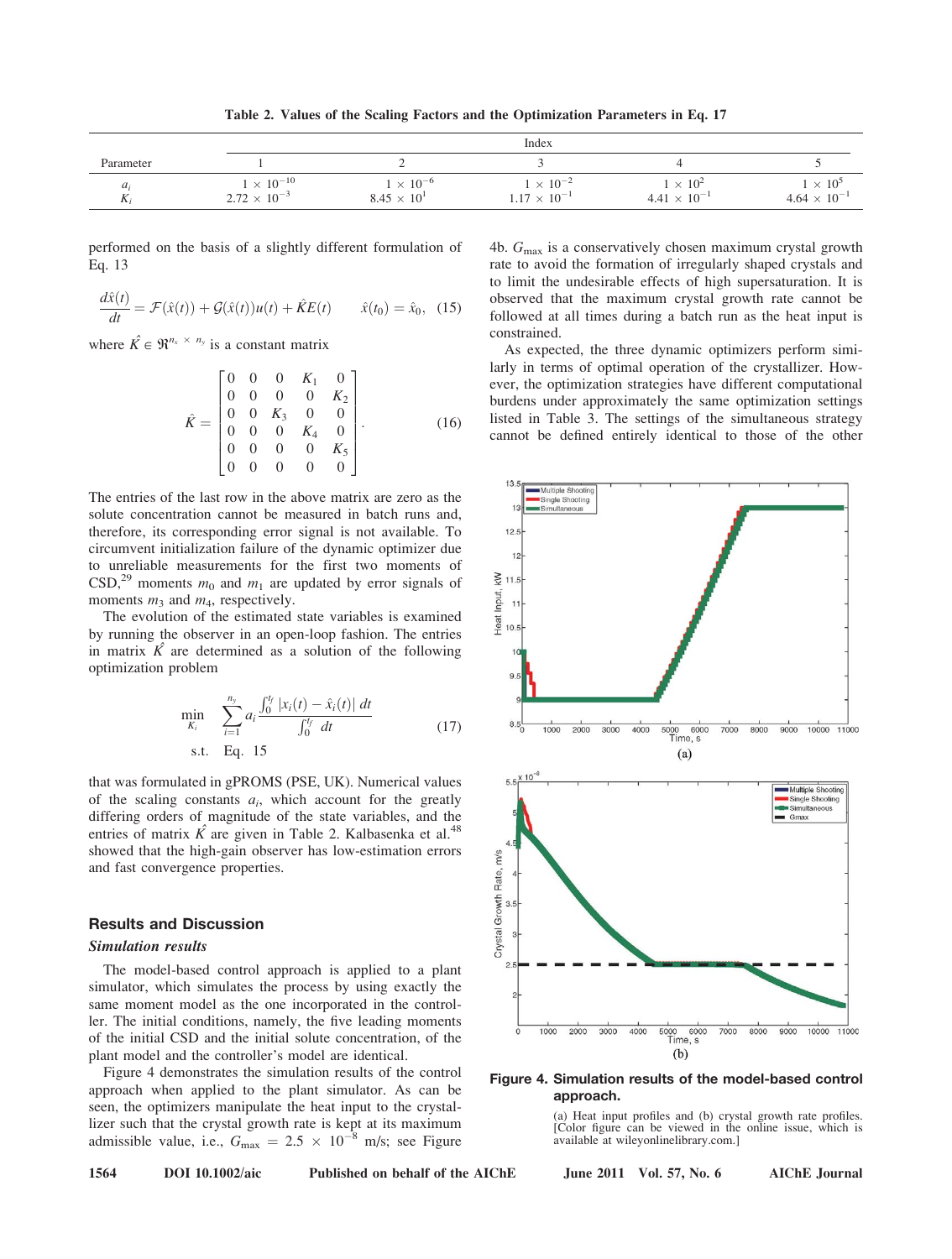Table 3. Settings of the Dynamic Optimizers Applied to the Plant Simulator

|                                  |                    | <b>Optimization Strategy</b> |                |
|----------------------------------|--------------------|------------------------------|----------------|
|                                  | Multiple Shooting  | Single Shooting              | Simultaneous   |
| Control horizon                  | 1050 s             | 1000 s                       | 1000 s         |
| Control vector parameterization* | 15 elements        | 15 elements                  | 15 elements    |
| Maximum number of QP iterations  | 20                 | 20                           | Not applicable |
| Integration tolerance            | $1 \times 10^{-6}$ | $1 \times 10^{-6}$           | Not applicable |

\*Piecewise constant parameterization.

strategies. This is due to elimination of the integration solver through discretization of the model equations. The numerical efficiency of the direct optimization strategies appeared to be largely dependent on the complexity of the control vector parameterization and the scaling of the state variables. The CPU-time profiles of the dynamic optimizers over a batch run of 10,800 s are depicted in Figure 5. The single shooting strategy is the most computationally expensive optimization strategy, whereas the multiple shooting and the simultaneous strategies exhibit a much higher computational efficiency. The elimination of the model integration step in the simultaneous strategy drastically improves its numerical efficiency. However, this is achieved at the expense of handling a much larger NLP problem in comparison with the other strategies. The multiple shooting strategy has the highest efficiency owing to parallel integration of the model equations as well as exploiting the sparse structure of the NLP problem. In addition, the use of the compiled  $C++$  model and solver libraries in the OptCon toolbox significantly improves the computational efficiency of the multiple shooting optimizer. Table 4 lists the CPU-times of the optimization strategies. It is evident that real-time implementation of the control approach is computationally viable as the maximum CPU-time during a complete optimization cycle along a batch run is considerably less than the measurement sampling time, i.e., 100 s.

#### Experimental results

The real-time performance of the model-based control approach is evaluated by several implementations on the



Figure 5. CPU-time profiles.

[Color figure can be viewed in the online issue, which is available at wileyonlinelibrary.com.]

semi-industrial crystallizer. Variations of the crystal growth rate are examined in relation to different heat input profiles. The crystal growth rate largely affects the product quality of the seeded batch runs, whereas the heat input serves as the only driving force for supersaturation generation in the evaporative crystallizer.

Figure 6 depicts the heat input and the crystal growth rate profiles of various seeded batch runs, whose settings are given in Table 5. In experiment  $DT<sub>c</sub>31$ , the heat input to the crystallizer is kept constant at 9 kW. As a result, the crystal growth rate gradually decays, being unable to follow its maximum admissible value; see Figure 6b. The inability to realize the maximum crystal growth rate necessitates the use of the model-based control approach. The controller should systematically push the process to its optimal operating regime, as the operational limitations are honored. In experiment  $DT<sub>c</sub>55$ , open-loop implementation of the control approach is attempted. In this batch run, the optimal heat input profile is computed off-line and manually applied to the crystallizer as a time-varying set point of a PI controller. Figure 6b indicates that the crystal growth rate yet again fails to track its reference trajectory.

In experiments  $DT_c63$  and  $DT_c80$ , the control approach is implemented in a closed-loop fashion in order to more effectively fulfill the control objective. Once the crystal growth rate crosses the reference trajectory, i.e.,  $G_{\text{max}}$ , the heat input is raised to facilitate tighter tracking of the maximum crystal growth rate; see Figure 6. However, the reference trajectory can no longer be closely followed when the heat input reaches its upper bound. Thereafter, the crystal growth rate steadily decreases, while the heat input remains at 13 kW.

As expected, closed-loop implementation of the control approach outperforms open-loop control. The improved performance is due to the feedback of the system states. The receding horizon implementation of the dynamic optimizer not only accounts for model imperfections, but also enables effective disturbance handling through state estimation. Figure 6b suggests that the simultaneous dynamic optimizer is able to more closely follow the reference trajectory as compared to the single shooting dynamic optimizer. The

Table 4. Computation Times of the Dynamic Optimizers Corresponding to Simulation of a Batch Run of 10800 s

|                   | Total CPU-Time*<br>over the Batch (s) | Maximum CPU-Time<br>per Iteration (s) |
|-------------------|---------------------------------------|---------------------------------------|
| Multiple shooting | 58.97                                 | 1.66                                  |
| Single shooting   | 424.03                                | 11.97                                 |
| Simultaneous      | 194.03                                | 2.39                                  |

\*The reported CPU-times correspond to the Microsoft Windows XP (Professional) operating system running on a Genuine Intel(R) T2050 @1.60 GHz processor with 1 GB RAM.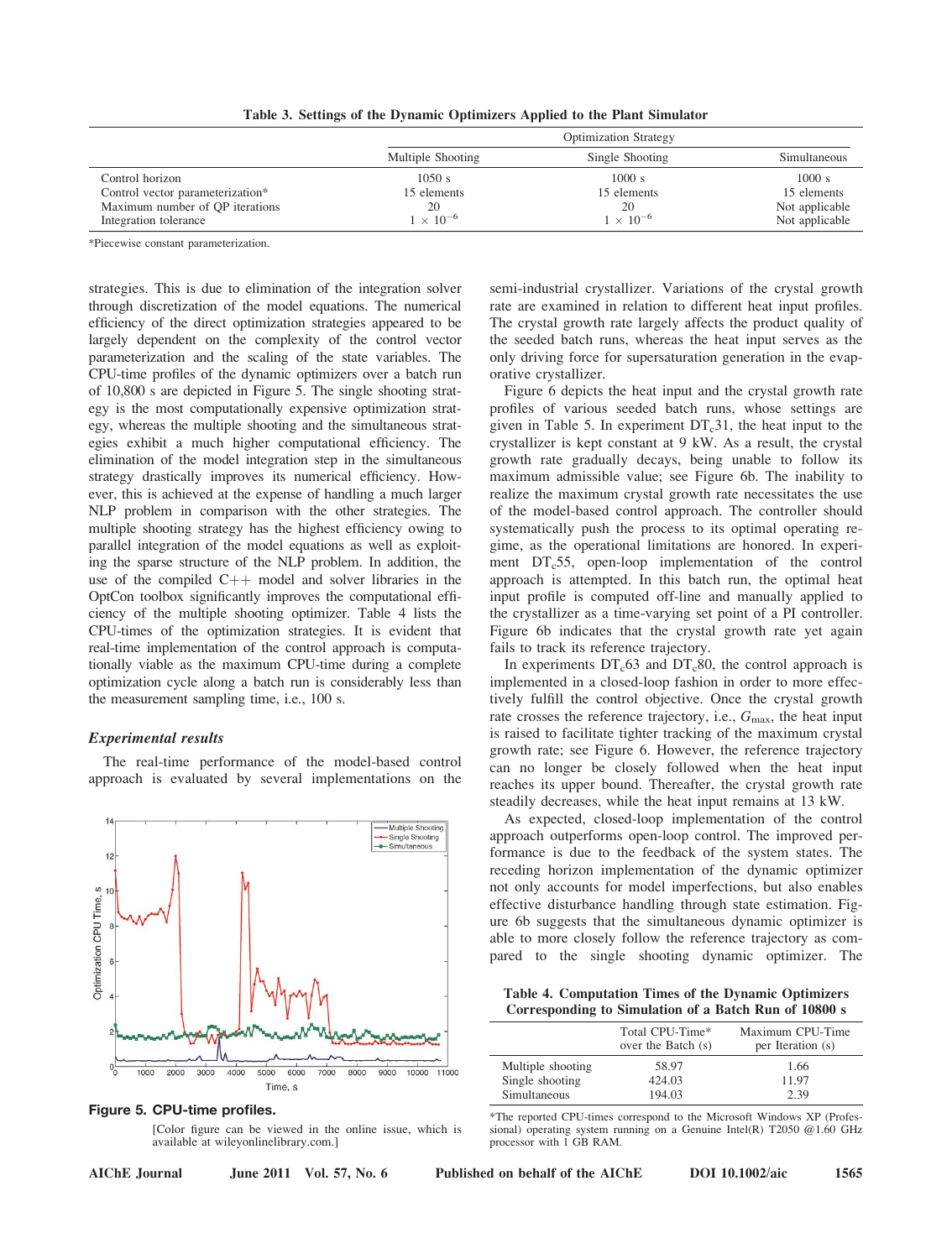

#### Figure 6. Results of the open-loop and closed-loop control experiments.

(a) Heat input profiles and (b) crystal growth rate profiles. [Color figure can be viewed in the online issue, which is available at wileyonlinelibrary.com.]

differences in initial crystal growth rates of various batch runs are due to the different initial supersaturation levels at the seeding point; see Table 5.

Figure 6 indicates that optimal process operation cannot be achieved at all times during a batch run. The reference trajectory is violated at the beginning and toward the end of a batch run due to actuation limitations. The heat input is









not lowered below 9.0 kW to avoid possible dissolution of seeds,<sup>25</sup> whereas the heat transfer constraints limit the heat input to an upper bound of 13 kW. The effect of the lower heat input bound on seed dissolution is investigated in experiment  $DT_c81$ , where the seeds are inserted into the crystallizer at the heat input of 4.5 kW. As shown in Figure

|  |  |  | Table 5. Description of the Seeded Fed-Batch Evaporative Crystallization Experiments |  |
|--|--|--|--------------------------------------------------------------------------------------|--|
|  |  |  |                                                                                      |  |

|            |                                     | <b>Operating Conditions</b> |                             |                    | Seeding Conditions       |                            |
|------------|-------------------------------------|-----------------------------|-----------------------------|--------------------|--------------------------|----------------------------|
| Experiment | Temperature<br>$(^\circ\mathrm{C})$ | Pressure<br>(mbar)          | Impeller<br>Frequency (rpm) | Heat input<br>(kW) | Seed aging<br>time (min) | Initial<br>Supersaturation |
| $DT_c31$   | 50                                  | 100                         | 450                         | 9.0                | 57                       | 0.01627                    |
| $DT_c55$   | 50                                  | 100                         | 450                         | Figure 6a          | 60                       | 0.00567                    |
| $DT_c63$   | 50                                  | 100                         | 450                         | Figure 6a          | 59                       | 0.00718                    |
| $DT_{c}80$ | 50                                  | 100                         | 450                         | Figure 6a          | 53                       | 0.01103                    |
| $DT_c81$   | 50                                  | 100                         | 450                         | 4.5                | 55                       | 0.00705                    |
| $DT_c82$   | 50                                  | 100                         | 450                         | Figure 7a          | 62                       | 0.00683                    |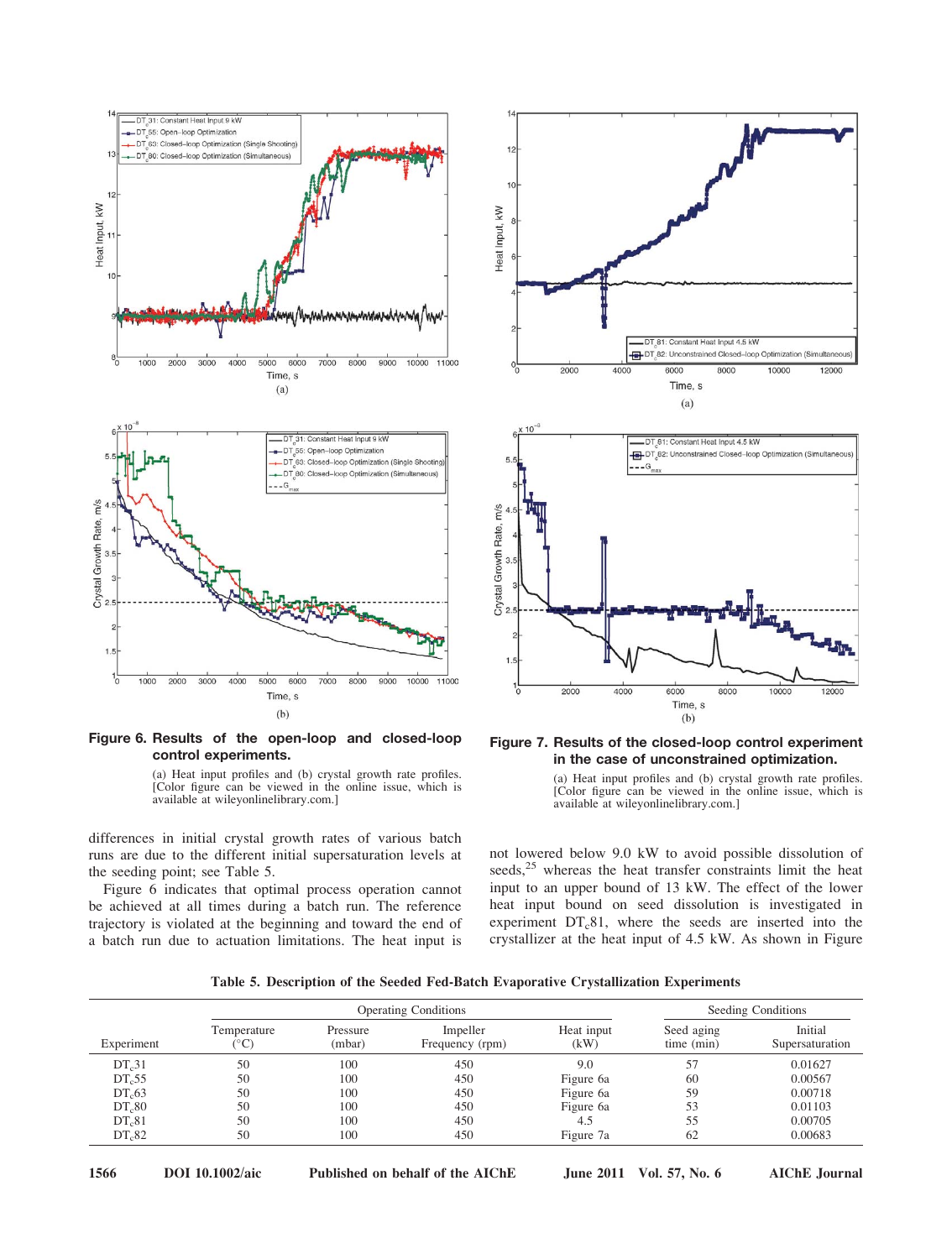

#### Figure 8. The evolution of median and width of the crystal size distribution throughout the batch experiments.

(a) Median crystal size and (b) width of the crystal size distribution. [Color figure can be viewed in the online issue, which is available at wileyonlinelibrary.com.]

7, the heat input is kept constant throughout the batch run, resulting in a continuous violation of the maximum crystal growth rate. The on-line CSD measurements suggest that the CSD attributes of the first measurement taken immediately after seeding remain to a large extent similar to those obtained in experiment  $DT<sub>c</sub>31$ ; see Figure 8. Therefore, it is unlikely that the seeds dissolve when they are exposed to lower heat inputs than 9 kW.



Figure 9. The evolution of batch crystal content throughout the experiments.

[Color figure can be viewed in the online issue, which is available at wileyonlinelibrary.com.]

The lower heat input bound of the optimal control problem is decreased to 2 kW in experiment  $DT<sub>c</sub>82$ . In this batch run, the seeds are inserted into the crystallizer at the heat input of 4.5 kW. The controller is switched on after obtaining 8 reliable CSD measurements in order to properly initialize the simultaneous dynamic optimizer. It is observed in Figure 7a that the heat input is readily reduced to 3.9 kW to bring the crystal growth rate to the reference trajectory, i.e.,  $G<sub>max</sub>$ . Subsequently, a good reference trajectory tracking is achieved till the heat input reaches its upper bound of 13 kW. Figure 7b indicates that the control approach enables effective crystal growth rate control until the lack of process actuation hinders the optimal operation toward the batch end.

The evolution of crystal volume content of various batch runs is depicted in Figure 9. The spikes in the crystal content measurements are due to regular rinsing of the product line of the crystallizer to prevent blockage. It is evident that the application of the control approach leads to a substantial increase, i.e., up to 30%, in productivity in comparison with batch runs with constant heat input; see Table 6. The larger crystal content at the end of the controlled batch runs is due to the higher crystal growth rates. It is observed that the dynamic optimizers yield almost the same productivity, though the simultaneous dynamic optimizer results in a slightly higher crystal content at the batch end. Figure 9 suggests that the optimal crystal growth rate profile in experiment  $DT<sub>c</sub>82$  is obtained at the expense of reduced batch

|  |  |  |  |  |  |  |  |  |  | Table 6. Results of the Batch Runs in the 75-1 Draft Tube Crystallizer |
|--|--|--|--|--|--|--|--|--|--|------------------------------------------------------------------------|
|--|--|--|--|--|--|--|--|--|--|------------------------------------------------------------------------|

|                    | Control     | Optimization        |                              | Results at the Batch End (10800 s) |           |
|--------------------|-------------|---------------------|------------------------------|------------------------------------|-----------|
| Experiment         | Approach    | Strategy            | Crystal Content (vol. $\%$ ) | Median Crystal Size $(\mu m)$      | CSD Width |
| $DT_c31$           |             |                     | 24.2                         | 544                                | 2.45      |
| $DT_c55$           | Open-loop   | Single shooting     | 27.3                         | 573                                | 2.62      |
| $DT_c63$           | Closed-loop | Single shooting     | 28.3                         | 565                                | 2.56      |
| $DT_c80$           | Closed-loop | Simultaneous        | 30.8                         | 546                                | 2.82      |
| $DT_c81$           |             | -                   | 12.9                         | 512                                | 2.80      |
| DT <sub>c</sub> 82 | Closed-loop | <b>Simultaneous</b> | 20.0                         | 521                                | 3.02      |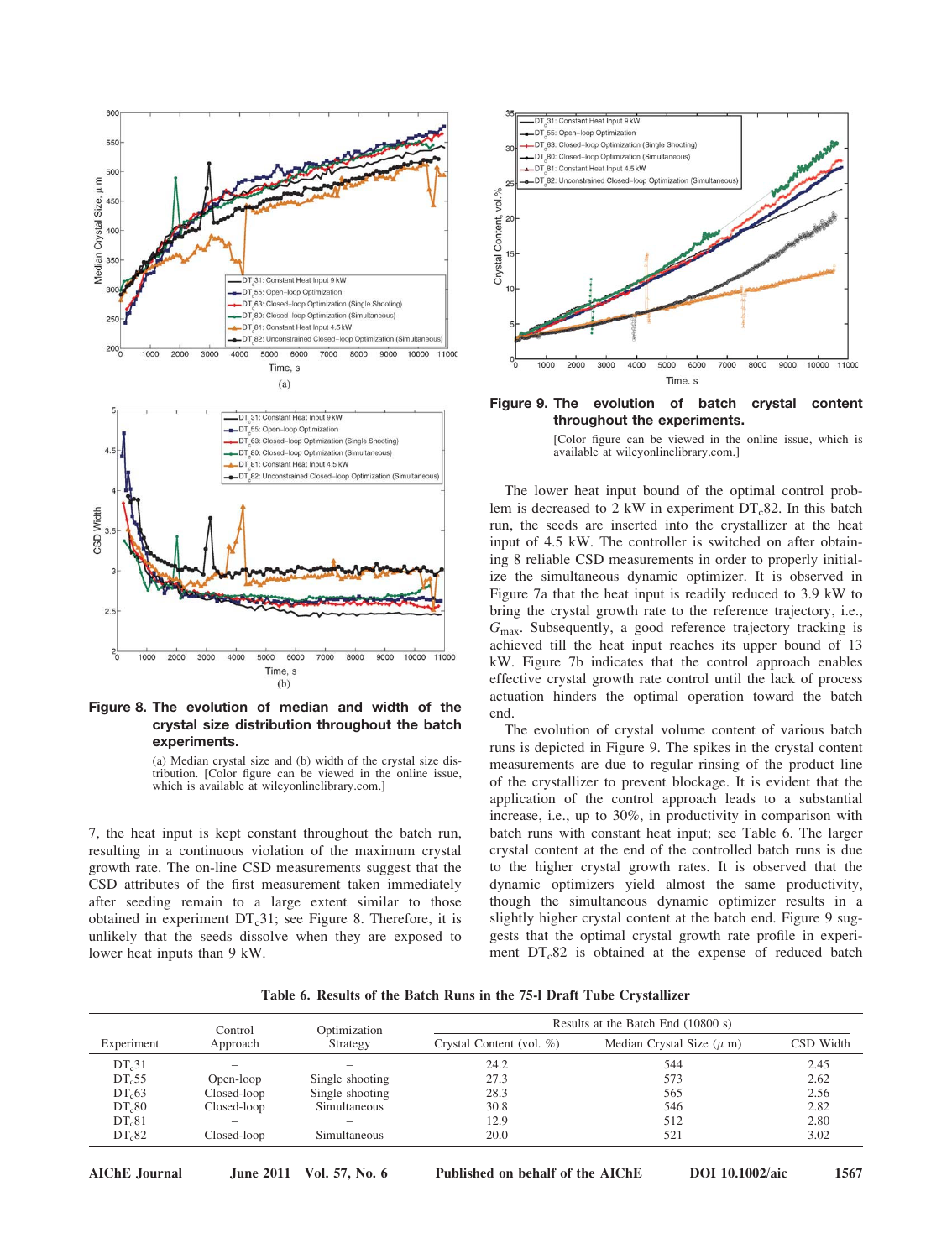productivity. This results from the lower crystal growth rates at the beginning of experiment  $DT<sub>c</sub>82$ . Clearly, achieving the desired product quality requirements attained by effective crystal growth rate control is of greater significance than maximizing the batch productivity.

The results of on-line CSD measurements shown in Figure 8 suggest that the start-up phase of the batch runs is to a large extent reproducible. This is due to the optimal seeding procedure that largely circumvents uncertain initial conditions. Figure 8 indicates that the CSD attributes of the product crystals remain almost similar. However, reducing the lower heat input bound results in somewhat smaller crystals due to the lower crystal growth rates at the beginning of the batch run; see Table 6. The broader CSD width in experiments  $DT_c81$  and  $DT_c82$  is attributed to the lower initial supersaturation levels as listed in Table 5. Low-initial supersaturation may cause partial dissolution of seeds, leading to product quality degradation.

#### **Conclusions**

This paper demonstrates real-time implementation of a model-based control approach on a semi-industrial batch crystallizer. The on-line computation of the underlying optimal control problem by means of different direct optimization strategies is thoroughly examined. The optimal control problem aims to maximize the batch productivity by attaining a maximum admissible crystal growth rate at all times during a batch run. The maximum crystal growth rate circumvents product quality degradation arisen from excessively high supersaturation. An extended Luenberger-type observer is developed to facilitate closed-loop application of the control approach. In addition, the observer provides estimations for the unmeasured process variable, namely, the solute concentration, by using the nonlinear moment model and on-line CSD measurements. Real-time implementations of the control approach indicate that on-line computation of the optimal operating policy outperforms open-loop implementation of the off-line optimized profiles. This is due to the state estimation in the feedback control system, which largely accounts for model imperfections and process uncertainties. The experimental results suggest that the control approach leads to a substantial increase in the batch productivity, as sustaining the product quality.

The optimal control problem is solved by various direct optimization strategies, namely, single shooting, multiple shooting, and simultaneous strategies. The simulation and experimental results indicate that the optimization strategies hardly differ in terms of optimal operation of the crystallizer at hand. However, the single shooting strategy has a much higher computational burden. The multiple shooting and simultaneous strategies are expected to better suit on-line optimization of industrial batch crystallizers represented by full population balance models. The thorough analysis of the direct optimization strategies provided in this paper will pave the way for real-time control of a wide range of industrial batch crystallization processes.

#### Acknowledgments

The work presented in this article was carried out within the EU-REKA/IS-project E! 3458/IS043074, called CryPTO (Crystallizer based Processing: fundamenTal research into mOdelling). The financial support of SenterNovem is gratefully acknowledged. The authors thank Jeffrey Landlust for his assistance in real-time implementation of the control approach.

#### Literature Cited

- 1. Braatz RD. Advanced control of crystallization processes. Ann Rev Control. 2002;26:87–99.
- 2. Huesman A, Van den Hof P, Stankiewicz A. On the essential role of process control in process intensification. In: Proceedings of the 2nd European Process Intensification Conference, Venice, Italy, 2009.
- 3. Mullin JW, Nyvlt J. Programmed cooling of batch crystallizers. Chem Eng Sci. 1971;26:369–377.
- 4. Jones AG, Mullin JW. Programmed cooling crystallization of potassium sulphate solutions. Chem Eng Sci. 1974;29:105-118.
- 5. Mayrhofer B, Nyvlt J. Programmed cooling of batch crystallizations. Chem Eng Process. 1988;24:217–220.
- 6. Jones AG. Optimal operation of a batch cooling crystallizer. Chem Eng Sc. 1974;29:1075–1087.
- 7. Chang CT, Epstein MAF. Identification of batch crystallization control strategies using characteristic curves. AIChE Symp Ser. 1982;78:68–75.
- 8. Rawlings JB, Miller SM, Witkowski WR. Model identification and control of solution crystallization processes: A review. Ind Eng Chem Res. 1993;32:1275–1296.
- 9. Matthews HB, Rawlings JB. Batch crystallization of a photochemical: Modeling, control and filtration. AIChE J. 1998;44:1119–1127.
- 10. Lang YD, Cervantes AM, Biegler LT. Dynamic optimization of a batch cooling crystallization process. Ind Eng Chem Res. 1999;38:1469–1477.
- 11. Chung SH, Ma DL, Braatz RD. Optimal seeding in batch crystallization. Can J Chem Eng. 1999;77:590–596.
- 12. Ma DL, Chung SH, Braatz RD. Worst-case performance analysis of optimal batch control trajectories. AIChE J. 1999;45:1469–1476.
- 13. Ma DL, Tafti DK, Braatz RD. Optimal control and simulation of multidimensional crystallization process. Comput Chem Eng. 2002;26:1103–1116.
- 14. Nagy ZK, Braatz RD. Open-loop and closed-loop robust optimal control of batch processes using distributional and worst-case analysis. J Process Control. 2004;14:411–422.
- 15. Hu Q, Rohani S, Wang DX, Jutan A. Optimal control of a batch cooling seeded crystallizer. Powder Technol. 2005;156:170–176.
- 16. Nowee SM, Abbas A, Romagnoli JA. Optimization in seeded cooling crystallization: A parameter estimation and dynamic optimization study. Chem Eng Process. 2007;46:1096–1106.
- 17. Chang CT, Epstein MAF. Simulation studies of a feedback control strategy for batch crystallizers. AIChE Symp Ser. 1987;83:110–119.
- 18. Eaton JW, Rawlings JB. Feedback control of chemical processes using online optimization techniques. Comput Chem Eng. 1990;14:469–479.
- 19. Zhang GP, Rohani S. Online optimal control of a seeded batch cooling crystallizer. Chem Eng Sci. 2003;58:1887–1896.
- 20. Abbas A, Romagnoli JA. DCS implementation of optimal operational policies: a crystallisation case study. Int J Comput Appl Technol. 2006;25:198–208.
- 21. Sheikhzadeh M, Trifkovic M, Rohani S. Real-time optimal control of an anti-solvent isothermal semi-batch crystallization process. Chem Eng Sci. 2007;63:829–839.
- 22. Landlust J, Mesbah A, Wildenberg J, Kalbasenka AN, Kramer HJM, Ludlage JHA. An industrial model predictive control architecture for batch crystallization. In: Proceedings of the 17th International Symposium on Industrial Crystallization, Maastricht, The Netherlands, 2008:35–42.
- 23. Nagy ZK. Model based robust control approach for batch crystallization product design. Comput Chem Eng. 2009;33:1685-1691.
- 24. Fujiwara M, Nagy ZK, Chew JW, Braatz RD. First-principles and direct design approaches for the control of pharmaceutical crystallization. J Process Control. 2005;15:493–504.
- 25. Kalbasenka AN, Spierings L, Huesman AEM, Kramer HJM. Application of seeding as a process actuator in a model predictive control framework for fed-batch crystallization of ammonium sulphate. Part Part Syst Char. 2007;24:40–48.
- 26. Hulbert HM, Katz S. Some problems in particle technology: A statistical mechanical formulation. Chem Eng Sc. 1964;9:555–574.